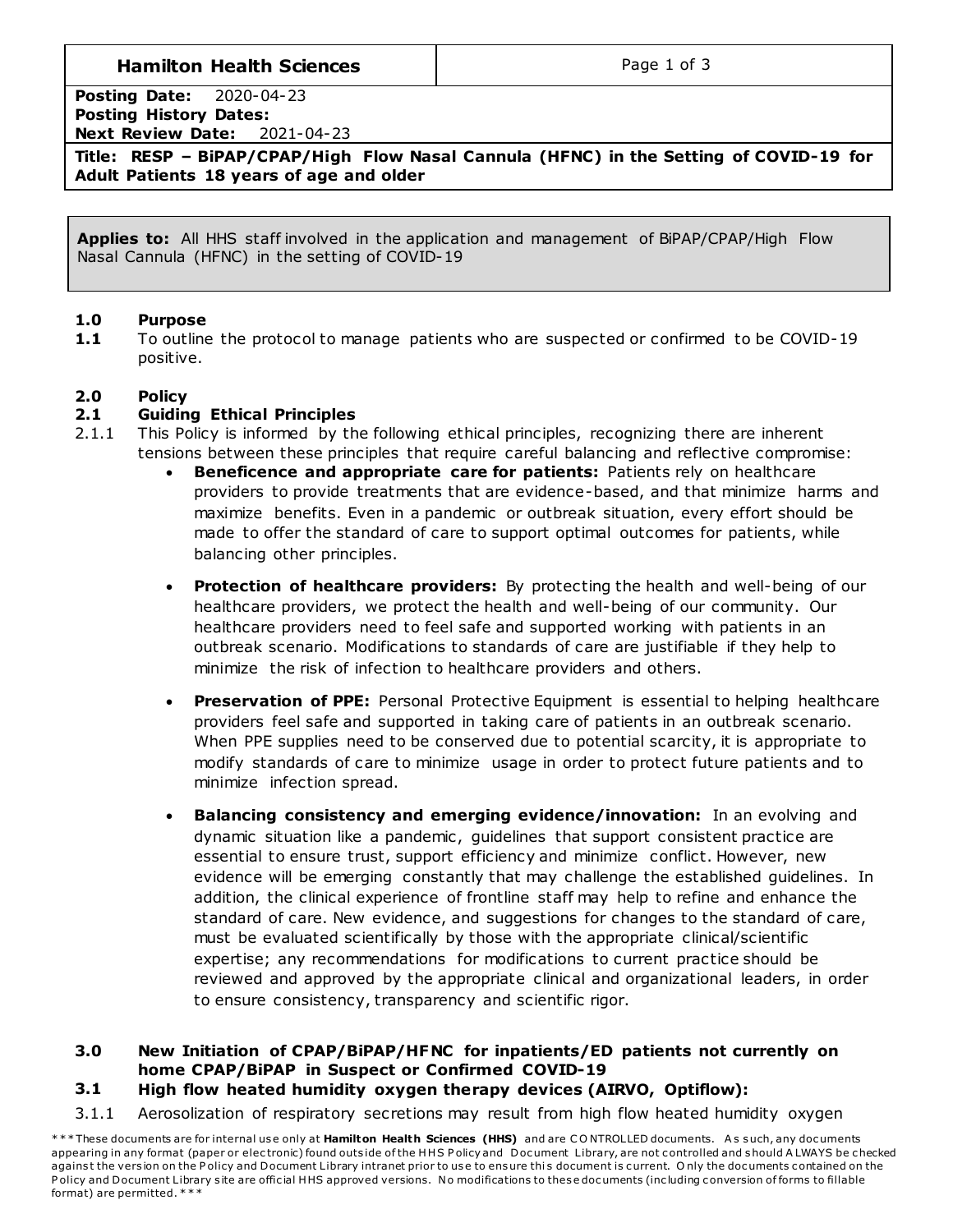# **Hamilton Health Sciences**  $\qquad$  **Page 2 of 3**

#### **Posting Date:** 2020-04-23 **Posting History Dates: Next Review Date:** 2021-04-23

### **Title: RESP – BiPAP/CPAP/High Flow Nasal Cannula (HFNC) in the Setting of COVID-19 for Adult Patients 18 years of age and older**

therapy devices. As such it should **only** be used in COVID-19 confirmed patients if the following criteria can be met:

negative pressure room or single room with HEPA filter

# **using contact/droplet plus N95 respirator**

3.1.2 This indication may change in a tiered fashion based on resource scarcity or emerging evidence.

## **3.2 Non-Invasive Ventilation (NIV; i.e. CPAP/BIPAP**):

3.2.1 NIV may result in aerosolization of respiratory secretions. The utility in COVID-19 which may have normal lung compliance is also uncertain. Thus, it should **not** be used in suspected or confirmed COVID-19 patients. If used with ILI (COVID-19 or other pathogens) with hypoxemic respiratory failure or ARDS, NIV is associated with high failure rates and need for emergent intubation. Patients with hemodynamic instability, multi-organ failure, or abnormal mental status are at very high risk for failure and should not receive NIV. Pro-active intubation under less emergent conditions is the preferred strategy.

### **4.0 Process for New Initiation of CPAP/BiPAP/HFNC for inpatients/ED patients not currently on home CPAP/BiPAP in COVID-19 unknown**

**4.1** If a patient who's COVID status is unknown presents to hospital, or is in hospital, and the healthcare team feels that HFNC or CPAP/BiPAP would be of benefit the following procedure must be followed. CPAP or BiPAP may have mortality benefit in respiratory failure due to COPD or CHF, and may prevent intubation.

The patient will be placed in a negative pressure room (a single room with HEPA filter is an acceptable alternative), and the selected NIV will be started as per hospital policy. Prior to initiating the NIV, a COVID-19 swab will be taken. The patient must remain in the selected environment during the entire duration the swab is pending.

# **4.2 A resulted COVID swab can then lead to 3 scenarios:**

- 4.2.1 If the swab returns negative and there is a low clinical suspicion for COVID-19, the NIV can be continued if still required and the patient would no longer need a negative pressure environment or single room with a HEPA filter. Where possible, it is encouraged the patient remain in a single room. CPAP/BIPAP will be provided as per usual hospital policy in droplet/contact precautions and using a "procedure in process" sign at the door.
- 4.2.2 If the swab returns positive then:
	- HFNC can be continued if the treating team feels there is strong clinical benefit, however precautions must be the same as described above for COVID+ patients.

 CPAP and BiPAP should not be continued in the setting of a positive swab. If non-invasive ventilation or high-flow oxygen is required beyond day of 7 of admission, the patient should be re-tested on day 8 to be cleared for continuation.

# 4.2.3 NIV and HFNC for Do Not Intubate or Palliative Patients in COVID-19 positive or unknown patients*.*

In patients failing conventional oxygen therapy who are not for intubation as per their goals of care neither HFNC nor NIV should be initiated as methods of symptom control. NIV and HFNC has not been shown superior nor to alter the outcome for these patients. Oxygen by mask and narcotics for symptom control will be used as appropriate, but they will not be put on palliative

<sup>\*\*\*</sup> These documents are for internal use only at Hamilton Health Sciences (HHS) and are CONTROLLED documents. As such, any documents appearing in any format (paper or electronic) found outside of the HHS Policy and Document Library, are not controlled and should A LWAYS be checked against the version on the Policy and Document Library intranet prior to use to ensure this document is current. Only the documents contained on the Policy and Document Library site are official HHS approved versions. No modifications to these documents (including conversion of forms to fillable format) are permitted. \* \* \*